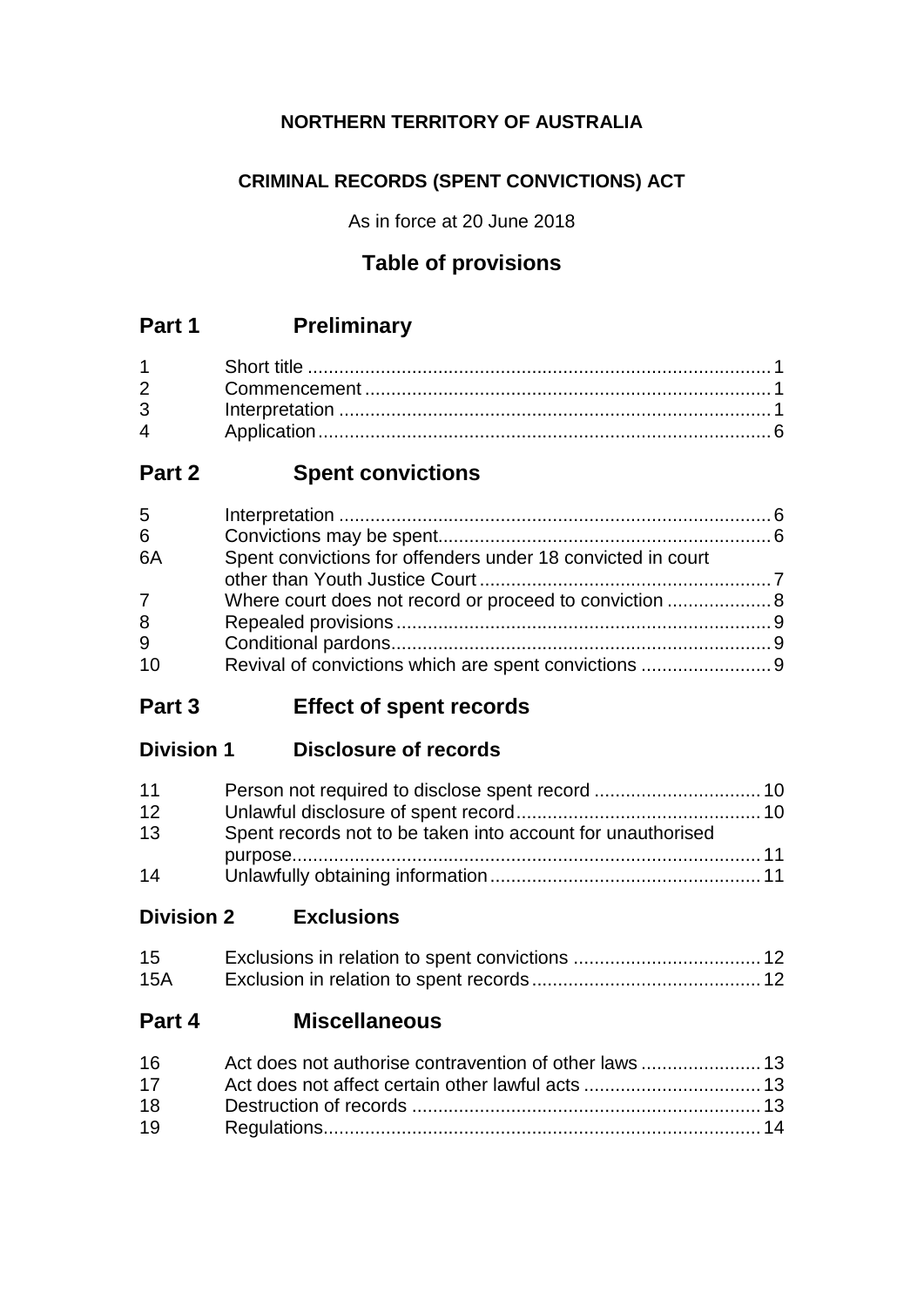## **ENDNOTES**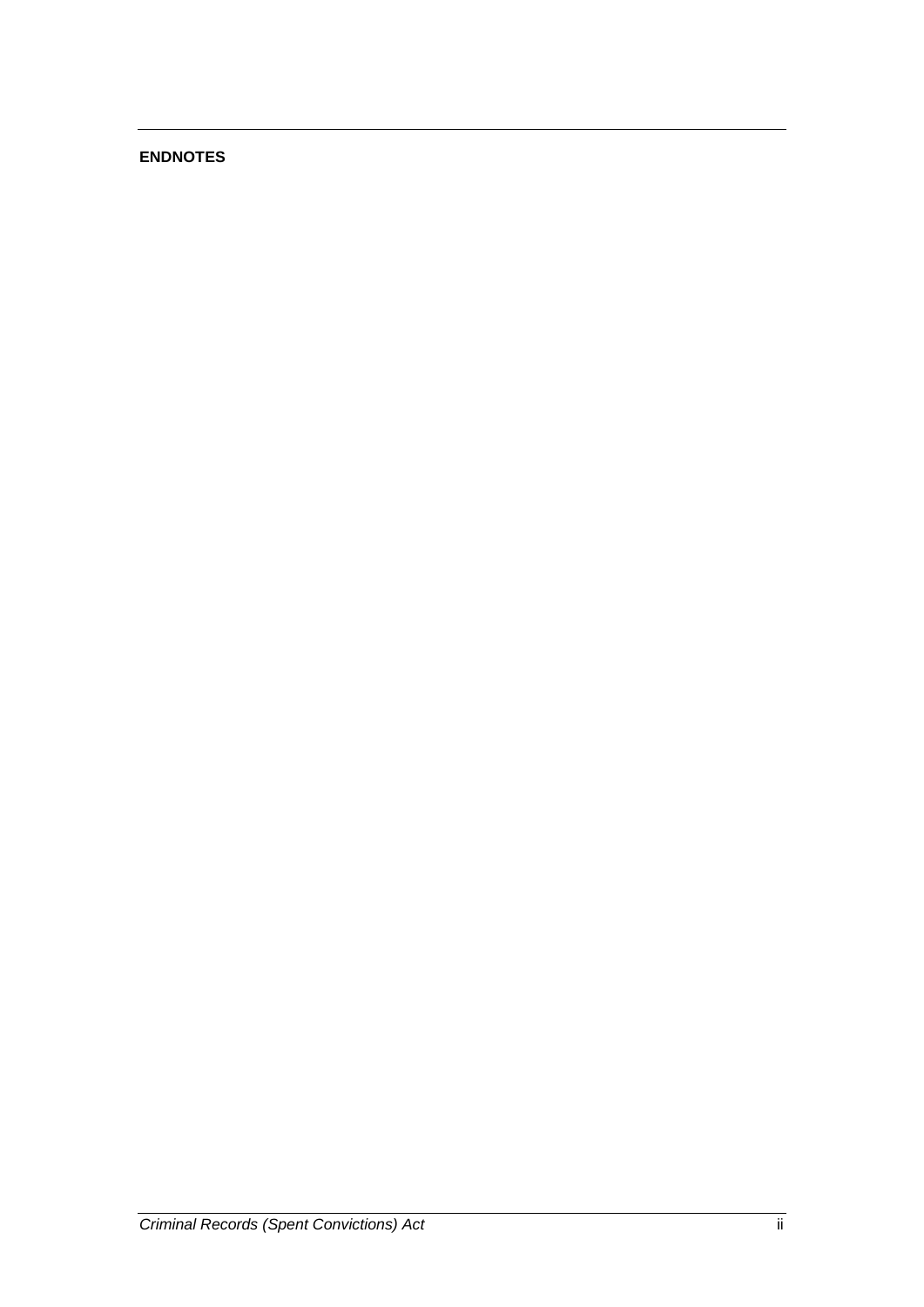## **NORTHERN TERRITORY OF AUSTRALIA**

As in force at 20 June 2018 \_\_\_\_\_\_\_\_\_\_\_\_\_\_\_\_\_\_\_\_

\_\_\_\_\_\_\_\_\_\_\_\_\_\_\_\_\_\_\_\_

## **CRIMINAL RECORDS (SPENT CONVICTIONS) ACT**

**An Act to facilitate the more effective rehabilitation of certain offenders by providing that, in certain circumstances, their criminal records relating to relatively minor offences may be spent and not form part of their criminal history, and for related purposes**

## **Part 1 Preliminary**

## **1 Short title**

This Act may be cited as the *Criminal Records (Spent Convictions) Act*.

## **2 Commencement**

This Act shall come into operation on a date to be fixed by the Administrator by notice in the *Gazette*.

#### **3 Interpretation**

(1) In this Act:

*conditional pardon* means an extension of the prerogative of mercy referred to in section 432 of the Criminal Code upon a condition referred to in that section.

#### *court* means:

- (a) the Local Court; or
- (b) the Youth Justice Court continued in existence by section 45 of the *Youth Justice Act*; or
- (d) the Supreme Court,

and includes a court of the Commonwealth, a State or another Territory of the Commonwealth having similar jurisdiction.

*corresponding law* or *corresponding provision*, in relation to an Act or a provision of or under an Act of the Territory, means an Act or provision of or under an Act in force in a State or another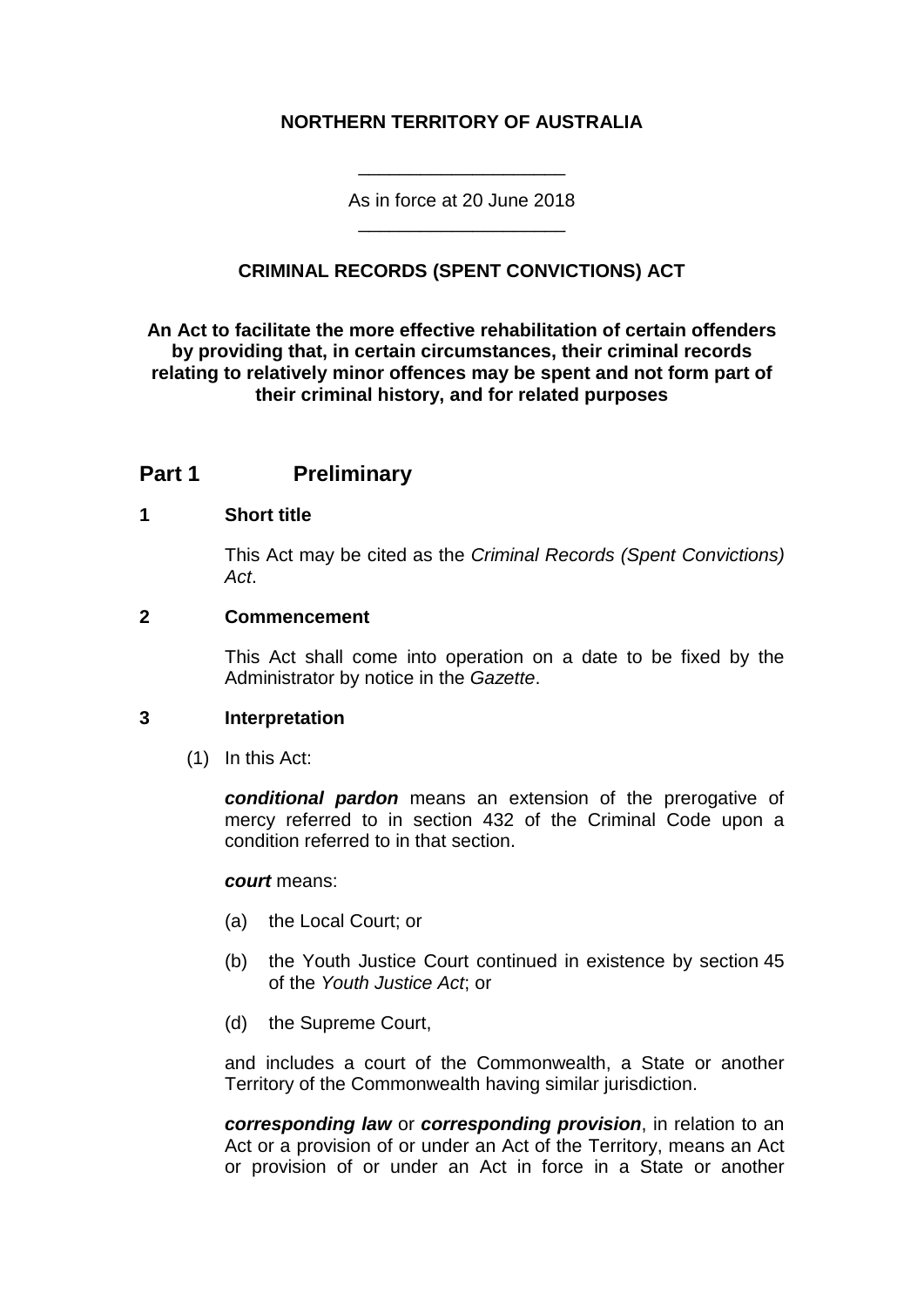Territory of the Commonwealth that corresponds as nearly as practicable to the Act or provision of or under the Act of the Territory.

*criminal record* means a record of:

- (a) a conviction;
- (b) a finding that an offence is proved (and any order in relation to the finding) without the court proceeding to conviction;
- (c) a conviction and the making of an order under section 5 of the *Criminal Law (Conditional Release of Offenders) Act*;
- (d) a finding or order made under Part 6 of the *Youth Justice Act*;
- (e) a quashed conviction;
- (f) a pardon, including a conditional pardon;
- (g) a charge in respect of which a finding or order referred to in paragraphs (a) to (f), inclusive, is made by a court;
- (h) action taken in respect of a breach of custodial correctional facility discipline committed during a period of imprisonment; or
- (j) disciplinary action taken while a youth offender is in a detention centre,

and includes such a record of a conviction, finding, order, quashed conviction, pardon, charge or action in a State or another Territory of the Commonwealth.

*detention centre* means a youth detention centre approved under section 147 of the *Youth Justice Act* and includes a detention centre, however described, under a corresponding law.

*equivalent offence* means an offence against the relevant corresponding provision.

*imprisonment* includes a period during which a person is subject to a home detention order under Part IVA of the *Criminal Law (Conditional Release of Offenders) Act* or Part 3 of the *Sentencing Act* but does not include:

- (a) detention in a detention centre;
- (b) a sentence of periodic imprisonment referred to in section 83(1)(k) of the *Youth Justice Act*; or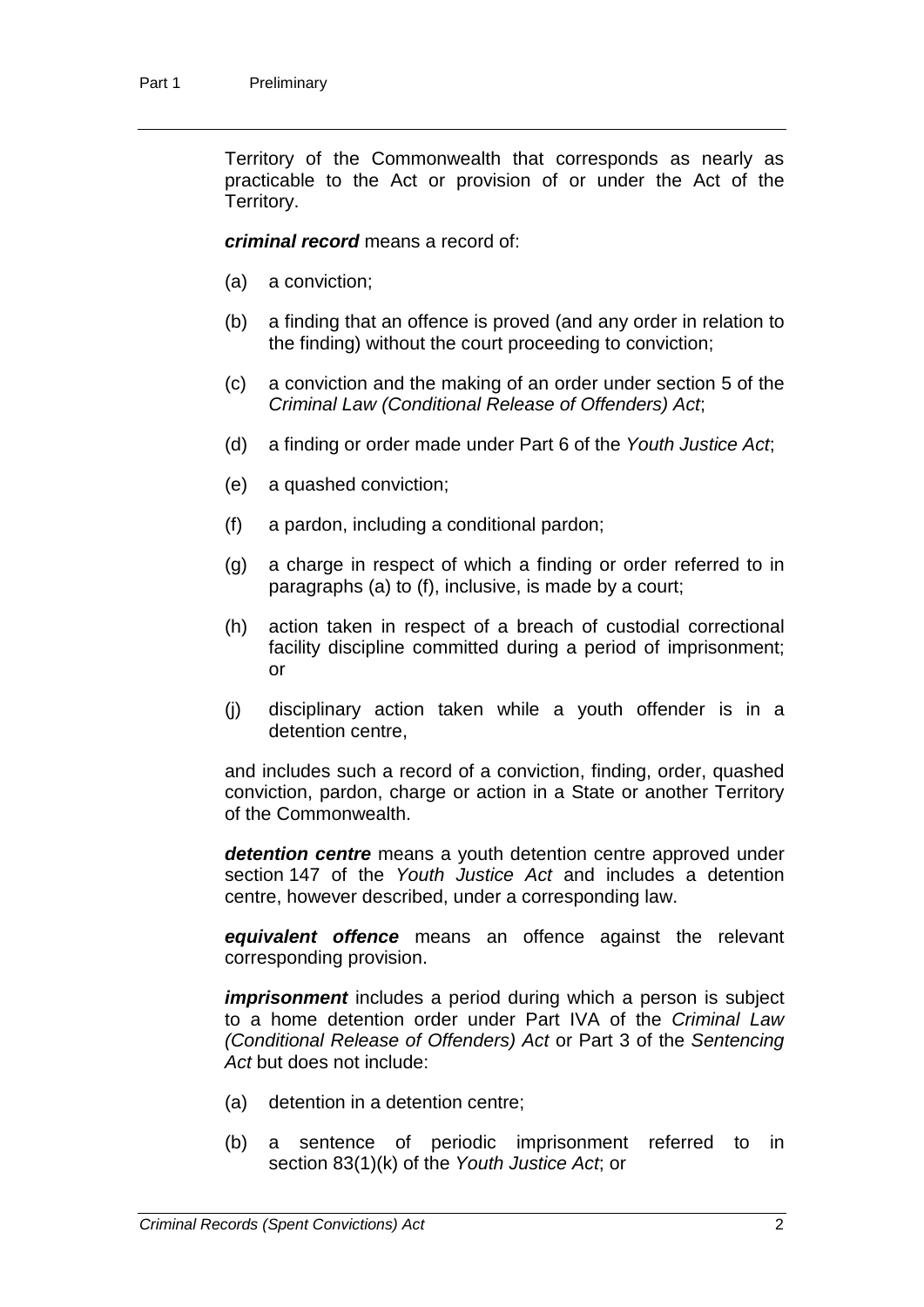(c) a sentence imposed because of the failure to pay a penalty.

## *law enforcement agency* means:

- (a) the Police Force of the Northern Territory, the Australian Federal Police, or the police force of a State or another Territory of the Commonwealth; or
- (b) the Australian Crime Commission; or
- (e) the Attorney-General for the Territory, the Commonwealth or for a State or another Territory of the Commonwealth; or
- (f) persons employed in the Agency primarily responsible for law and the administration of justice, or a similar Department of the Commonwealth, a State or another Territory of the Commonwealth, or employed in a body administered by such a Department, being persons whose primary function is the institution or conduct of proceedings for offences; or
- (g) the Office of the Director of Public Prosecutions for the Commonwealth or the Territory, or a similar body established under a law of a State or another Territory of the Commonwealth; or
- (h) the Director of Public Prosecutions for the Commonwealth or the Territory, or a person performing a similar function appointed under a law of a State or another Territory of the Commonwealth; or
- (j) a Crown Prosecutor; or
- (k) a person who, under a law of the Commonwealth, the Territory or a State or another Territory of the Commonwealth, is permitted to practice as a legal practitioner, however described, to the extent to which he or she is engaged by or on behalf of the Crown to prosecute an offence; or
- (m) a person performing functions and exercising powers on behalf of an agency, authority, department or statutory body referred to in this definition; or
- (n) a prescribed person or body.

*non-traffic offence* means an offence other than a traffic offence.

*offence* means an offence against a law in force in the Territory, the Commonwealth or a State or another Territory of the Commonwealth.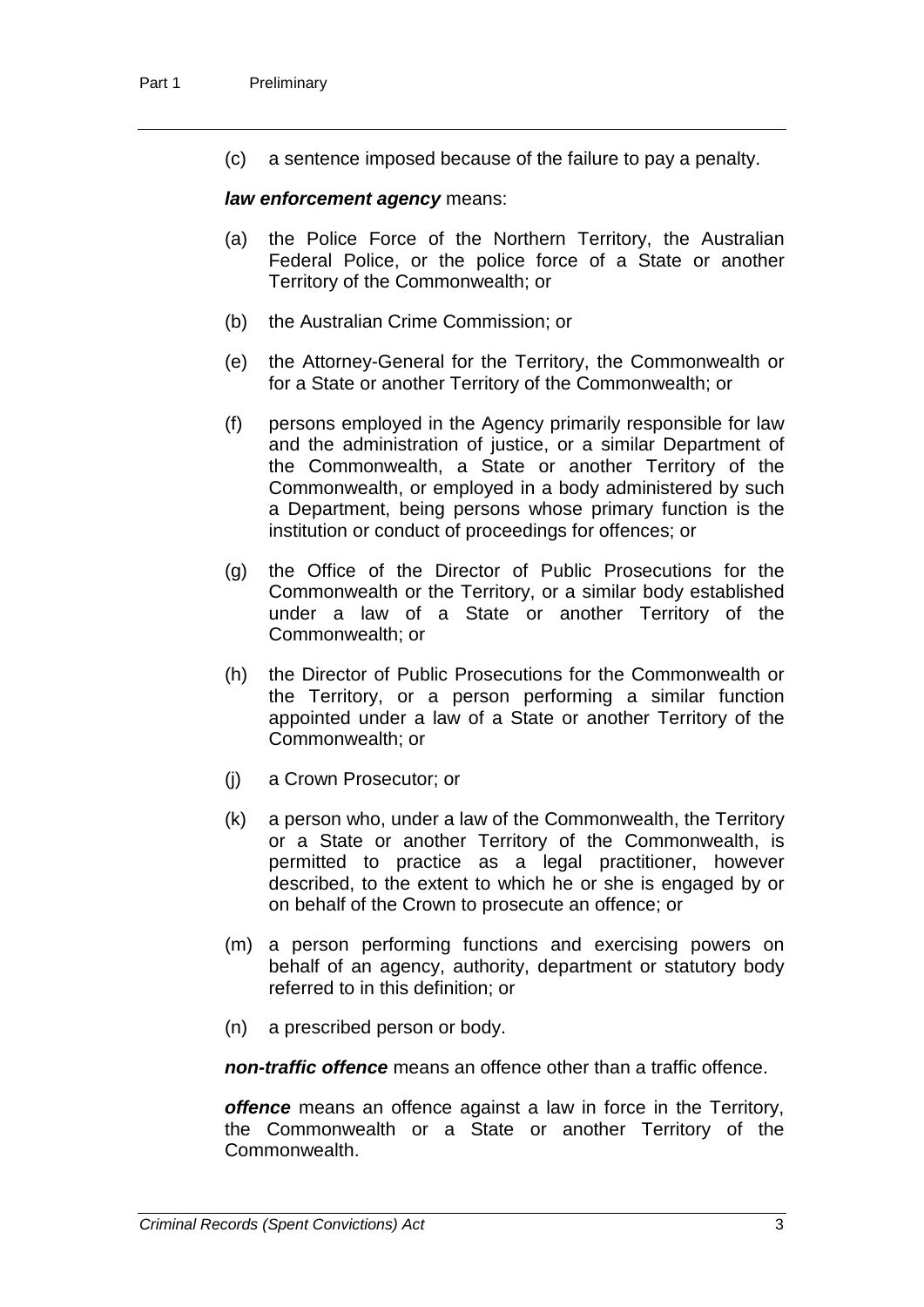*pardon* means an extension of the prerogative of mercy referred to in section 431 of the Criminal Code, not being a conditional pardon.

*public authority* means a local government council or public authority constituted by or under an Act of the Territory, the Commonwealth or a State or another Territory of the Commonwealth, a government department or a statutory body or agency representing the Crown in any of its capacities, and includes a law enforcement agency and a person performing functions and exercising powers on behalf of the council, authority, department, statutory body or agency.

## *quashed conviction* means:

- (a) a conviction;
- (b) a finding that an offence has been proved, without proceeding to conviction; or
- (c) an order,

that, in accordance with subsection (2), shall be taken to have been quashed.

## *sexual offence* means:

- (a) an offence against Division 2 of Part V of the Criminal Code;
- (b) an offence against section  $188(2)(k)$ , 192, 192B or 201 of the Criminal Code;
- (c) an offence prescribed as a sexual offence for the purposes of this section; or
- (d) an offence of:
	- (i) counselling or procuring;
	- (ii) aiding or abetting the commission of;
	- (iii) conspiring to commit;
	- (iv) attempting to commit; or
	- (v) being an accessory after the fact to,

an offence referred to in this definition or an equivalent offence.

*spent conviction* means a criminal record which is spent in accordance with Part 2.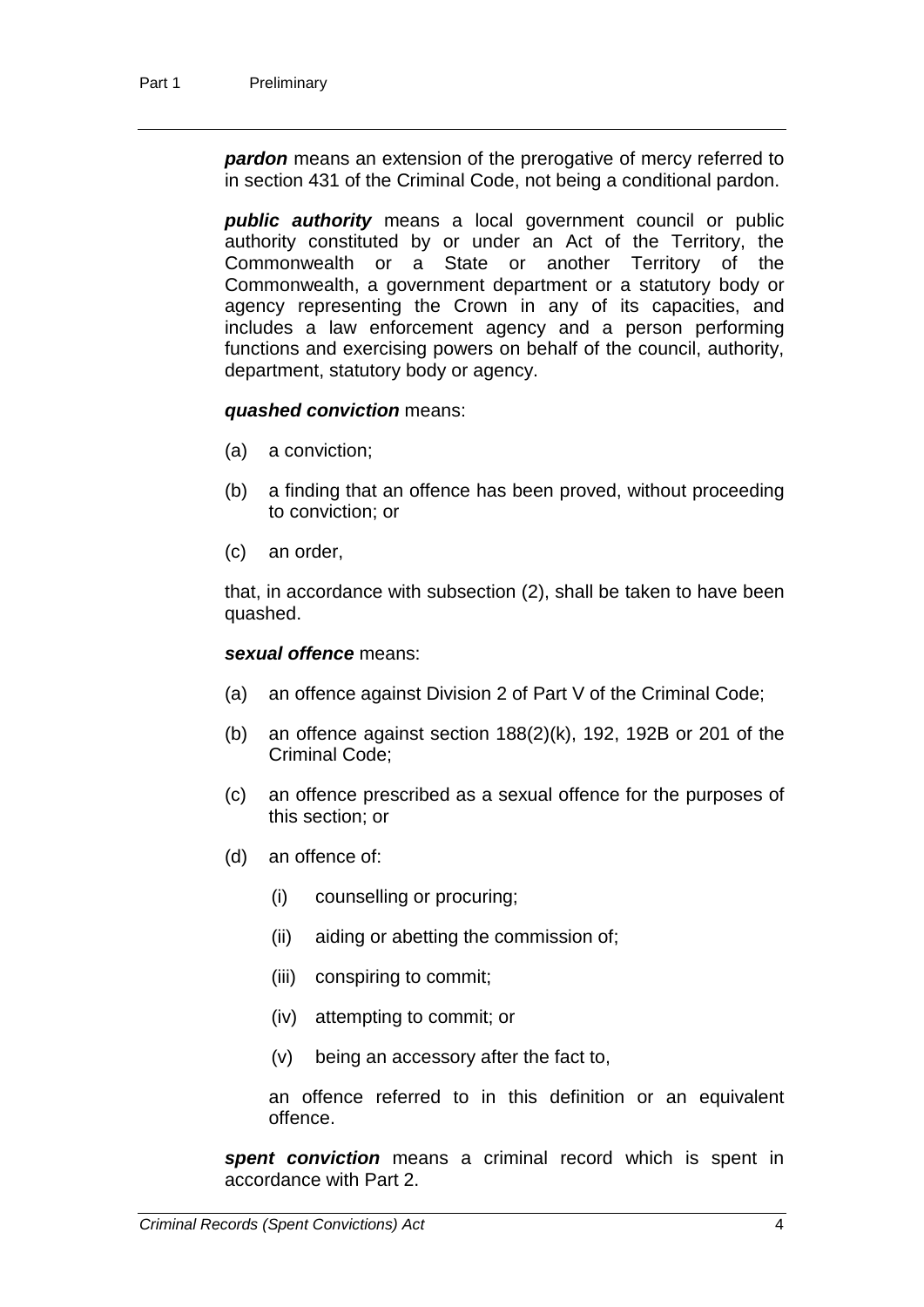#### *spent record* means:

- (a) a spent conviction;
- (b) a criminal record in respect of:
	- (i) a quashed conviction; or
	- (ii) an offence in respect of which an unconditional pardon has been given;
- (c) a charge not proceeded with; or
- (d) a charge that has been withdrawn.

*traffic offence* means an offence against the *Traffic Act* or the *Traffic Regulations*, or an offence prescribed for this definition.

*violent offence* means an offence involving the use or threat of violence against another person.

*Note for subsection (1)*

*The Interpretation Act contains definitions and other provisions that may be relevant to this Act.*

- (2) For the purposes of this Act:
	- (a) a conviction shall be taken to be quashed if it is quashed or set aside;
	- (b) a finding that an offence has been proved, without proceeding to a conviction, shall be taken to be quashed if it is quashed or set aside (except where it is set aside in order to impose a penalty);
	- (c) a finding that an offence has been proved, (and any order in relation to the finding) without the court proceeding to a conviction, shall be taken to be quashed if the finding is quashed or set aside;
	- (d) a conviction and the making of an order under section 5 of the *Criminal Law (Conditional Release of Offenders) Act* shall be taken to be quashed if the conviction is set aside; and
	- (e) an order under Part 6 of the *Youth Justice Act* shall be taken to be quashed if it is quashed or set aside.
- (3) In this Act, unless the contrary intention appears, a reference to an Act or a provision of or under an Act of the Territory includes a reference to a corresponding law or corresponding provision, as the case may be.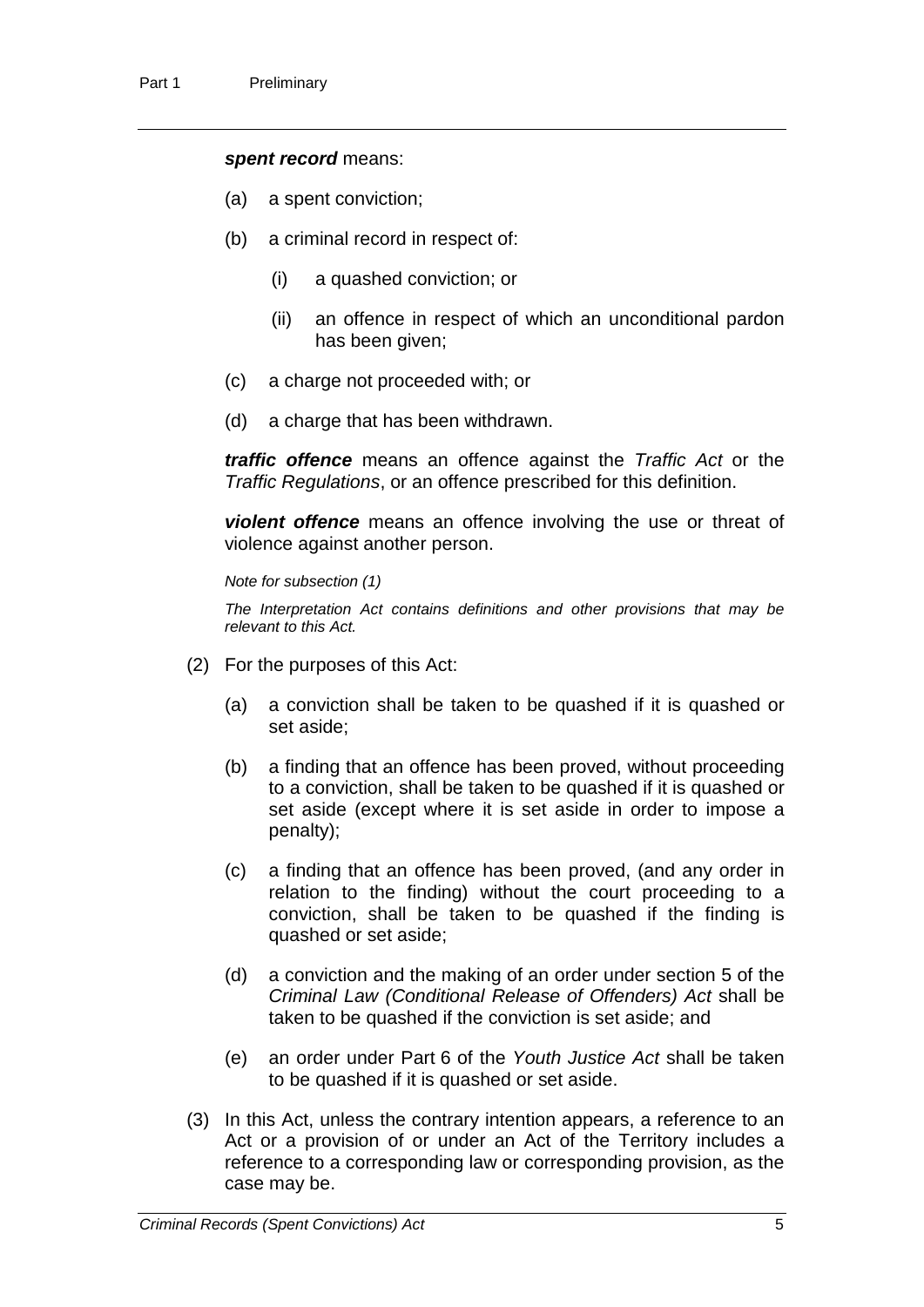## **4 Application**

- (1) This Act binds the Crown not only in right of the Territory but also, so far as the legislative power of the Legislative Assembly permits, the Crown in all its other capacities.
- (2) This Act applies to and in relation to offences committed in the Territory, or in a State or another Territory of the Commonwealth, before or after the commencement of this Act.
- (3) This Act does not affect the operation of:
	- (a) the *Evidence (National Uniform Legislation) Act*; or
	- (b) section 136 of the *Youth Justice Act*.

## **Part 2 Spent convictions**

## **5 Interpretation**

In this Part *criminal record* does not include a criminal record of:

- (a) a sexual offence;
- (b) an offence by a body corporate; or
- (c) a prescribed offence.

## **6 Convictions may be spent**

- (1) In this section *criminal record* does not include a record of a conviction of an offence in respect of which a sentence of imprisonment for more than 6 months was imposed, whether or not the sentence was suspended.
- (2) Subject to this Part, a criminal record is a spent conviction on the expiration of a period, immediately after the date of conviction of the offence, of:
	- (a) where the offender was convicted in the Youth Justice Court within the meaning of the *Youth Justice Act* – 5 years; and
	- (b) in any other case 10 years,

during which period the offender has not:

- (c) been convicted of an offence punishable by imprisonment; or
- (d) served all or any part of a sentence of imprisonment.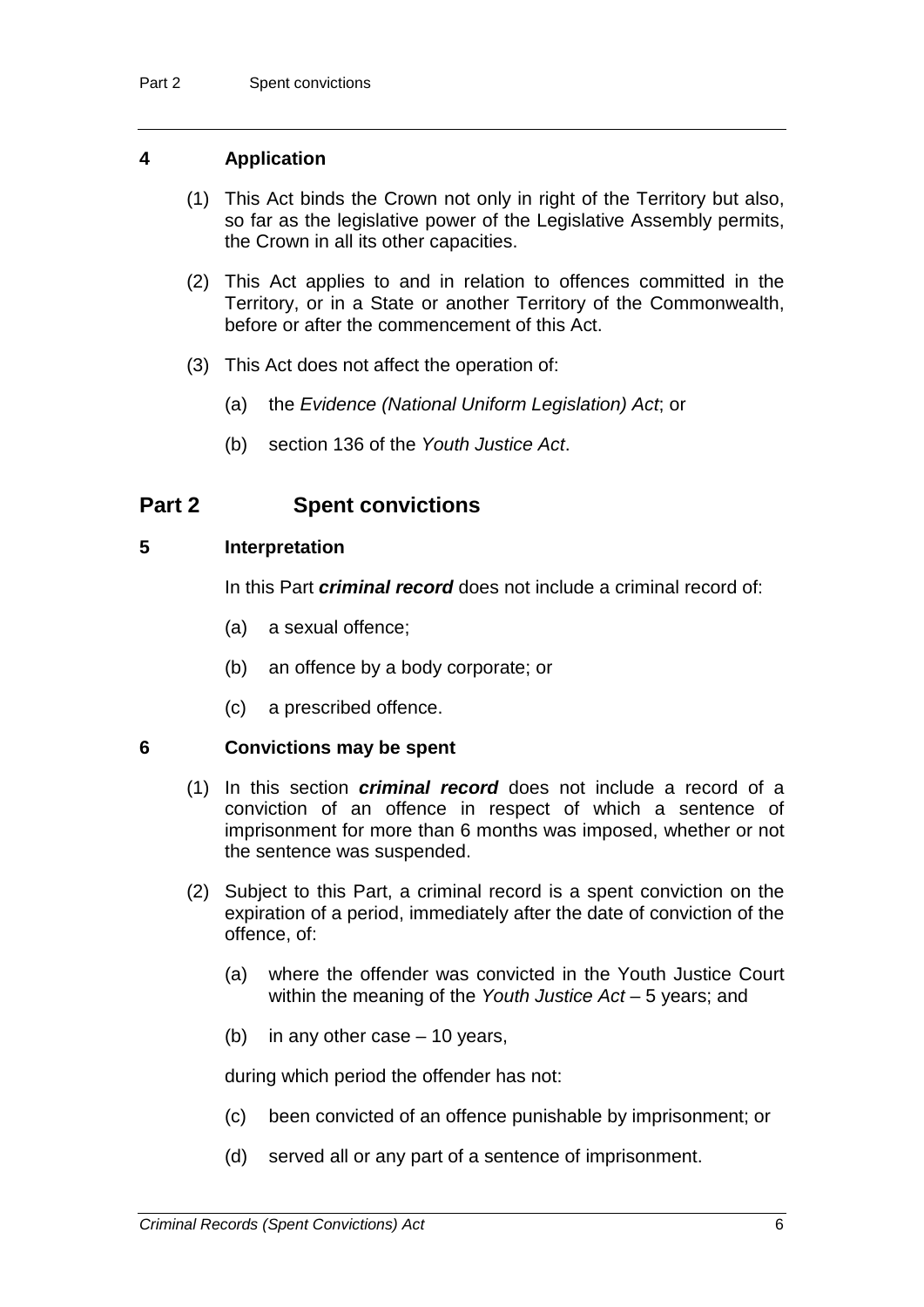- (2A) If the offender was convicted in a court other than the Youth Justice Court (within the meaning of the *Youth Justice Act*) for an offence that the offender committed before attaining 18 years of age, his or her criminal record is, subject to this section and section 6A, a spent conviction on the expiration of the period specified in subsection (2)(b).
	- (3) A conviction for a subsequent traffic offence and any period of imprisonment served in respect of the offence shall be taken into account in calculating a period referred to in subsection (2) only in respect of a conviction relating to a traffic offence.
	- (4) A conviction for a subsequent non-traffic offence and any period of imprisonment served in respect of the offence shall be taken into account in calculating a period referred to in subsection (2) only in respect of a conviction relating to a non-traffic offence.

## **6A Spent convictions for offenders under 18 convicted in court other than Youth Justice Court**

(1) In this section:

*criminal record* has the same meaning as in section 6.

*offender* means a person who was convicted in a court other than the Youth Justice Court (within the meaning of the *Youth Justice Act*) for an offence the offender committed before attaining the age of 18 years.

- (2) The criminal record of an offender is not a spent conviction unless:
	- (a) subject to this section:
		- (i) 5 years has expired since the date of conviction of the offence; and
		- (ii) the offender applies under subsection (3) for the conviction to be a spent conviction and is given notification under subsection (6) that the conviction is a spent conviction; or
	- (b) subject to section 6, the period specified in section  $6(2)(b)$  has expired.
- (3) After the expiry of 5 years after the date an offender is convicted of an offence, the offender may apply to the Commissioner of Police for the conviction to be a spent conviction.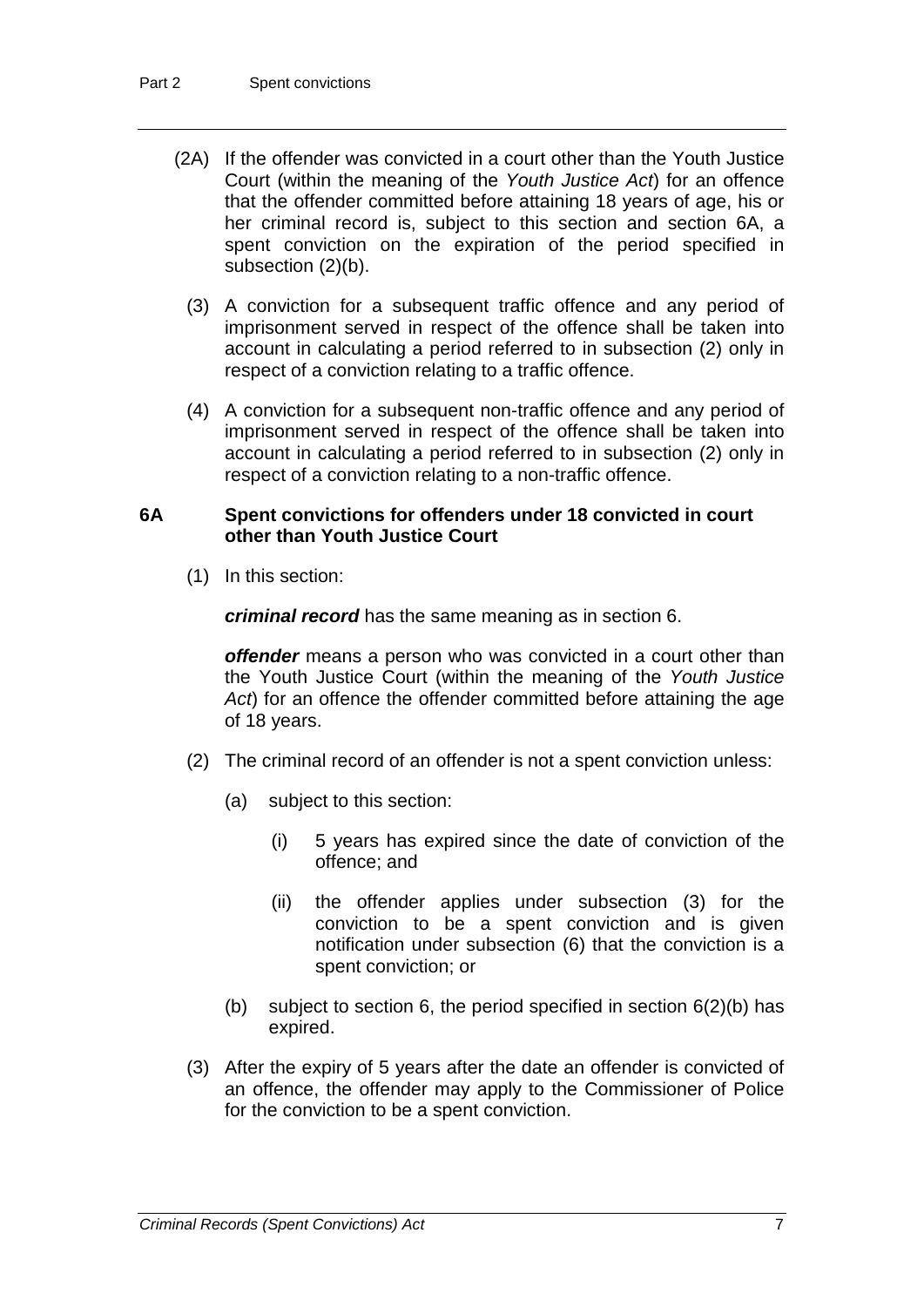- (4) On receipt of the application, the Commissioner must conduct an inquiry to ascertain whether 5 years during which the offender has not:
	- (a) been convicted of an offence punishable by imprisonment; or
	- (b) served all or any part of a sentence of imprisonment,

has expired since the date of the offender's conviction.

- (5) In ascertaining whether the 5 year period has expired:
	- (a) a conviction for a subsequent traffic offence and any period of imprisonment served in respect of the offence is taken into account in calculating the 5 year period only in respect of a conviction relating to a traffic offence; and
	- (b) a conviction for a subsequent non-traffic offence and any period of imprisonment served in respect of the offence is taken into account in calculating the 5 year period only in respect of a conviction relating to a non-traffic offence.
- (6) If the 5 year period has expired in accordance with subsections (4) and (5), the conviction is a spent conviction and the Commissioner must give written notice to the offender accordingly.

#### **7 Where court does not record or proceed to conviction**

- (1) Where a person has been convicted of an offence but a court, without recording the conviction, discharges the person absolutely, the criminal record (if any) of the conviction is a spent conviction immediately the person is discharged.
- (2) Subject to subsections (3) and (4), a criminal record in respect of a finding that an offence is proved without the court proceeding to conviction is a spent conviction immediately the finding or order is made.
- (3) A criminal record of a finding or order made under section 83 of the *Youth Justice Act*, not being an order made under subsection (1)(a) or (b) of that section, without the court proceeding to conviction, is a spent conviction immediately the period specified in the order expires if the person subject to it has by that time complied with all of its requirements or where, before that time, he or she has complied with all of its requirements and there is no continuing obligation to be met, on the completion of those requirements.
- (4) Where a court finds an offence proved and, without proceeding to conviction, makes an order under section 4 of the *Criminal Law (Conditional Release of Offenders) Act* or section 10 or 11 of the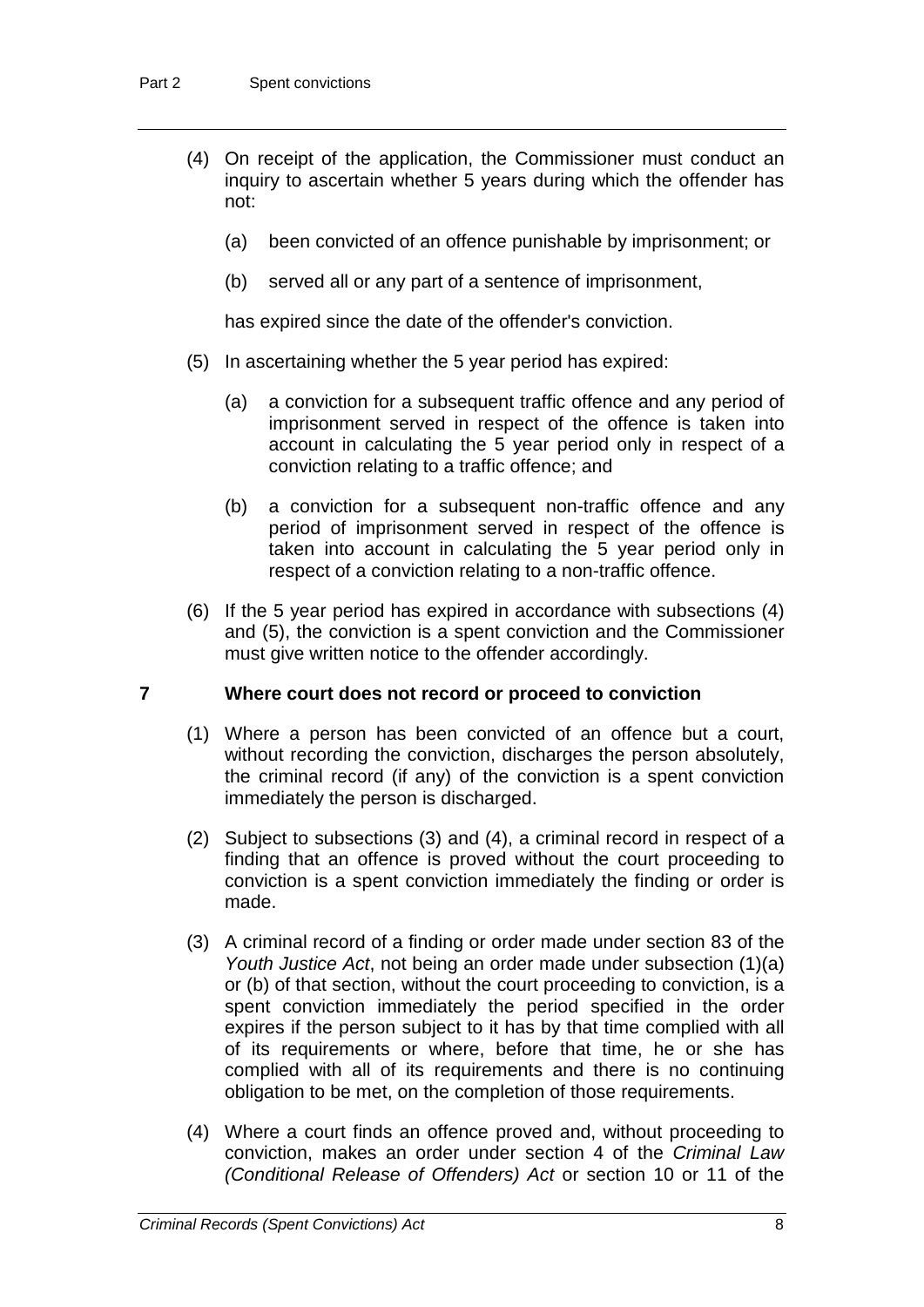*Sentencing Act*, the criminal record of that offence is a spent conviction immediately the period specified in the order expires if the person subject to it has by that time complied with all its requirements or where, before that time, he or she has complied with all of its requirements and there is no continuing obligation to be met, on the completion of those requirements.

## **8 Repealed provisions**

A criminal record in respect of an offence against a provision of an Act is a spent conviction immediately the provision is repealed, except where:

- (a) a provision in an Act enacted in the jurisdiction before or in substitution for the first-mentioned provision, substantially of the same effect, is in force; or
- (b) the provision in respect of the offence, or a record of the offence, is prescribed for the purposes of this section.

## **9 Conditional pardons**

A criminal record of a conditional pardon is a spent conviction immediately the conditions to which it is subject are complied with.

## **10 Revival of convictions which are spent convictions**

- (1) The criminal record of a conviction of a person in respect of a non-traffic offence ceases to be a spent conviction on the conviction of the person of a non-traffic offence punishable by imprisonment.
- (2) The criminal record of a conviction of a person in respect of a traffic offence ceases to be a spent conviction on the conviction of the person of a traffic offence punishable by imprisonment.
- (3) If, pursuant to subsection (1) or (2), a criminal record ceases to be a spent conviction, on the conviction of the person for a subsequent offence that criminal record may again become a spent conviction pursuant to section 6.
- (4) However, for section 6(2), the period commences immediately after the date of conviction for the subsequent offence.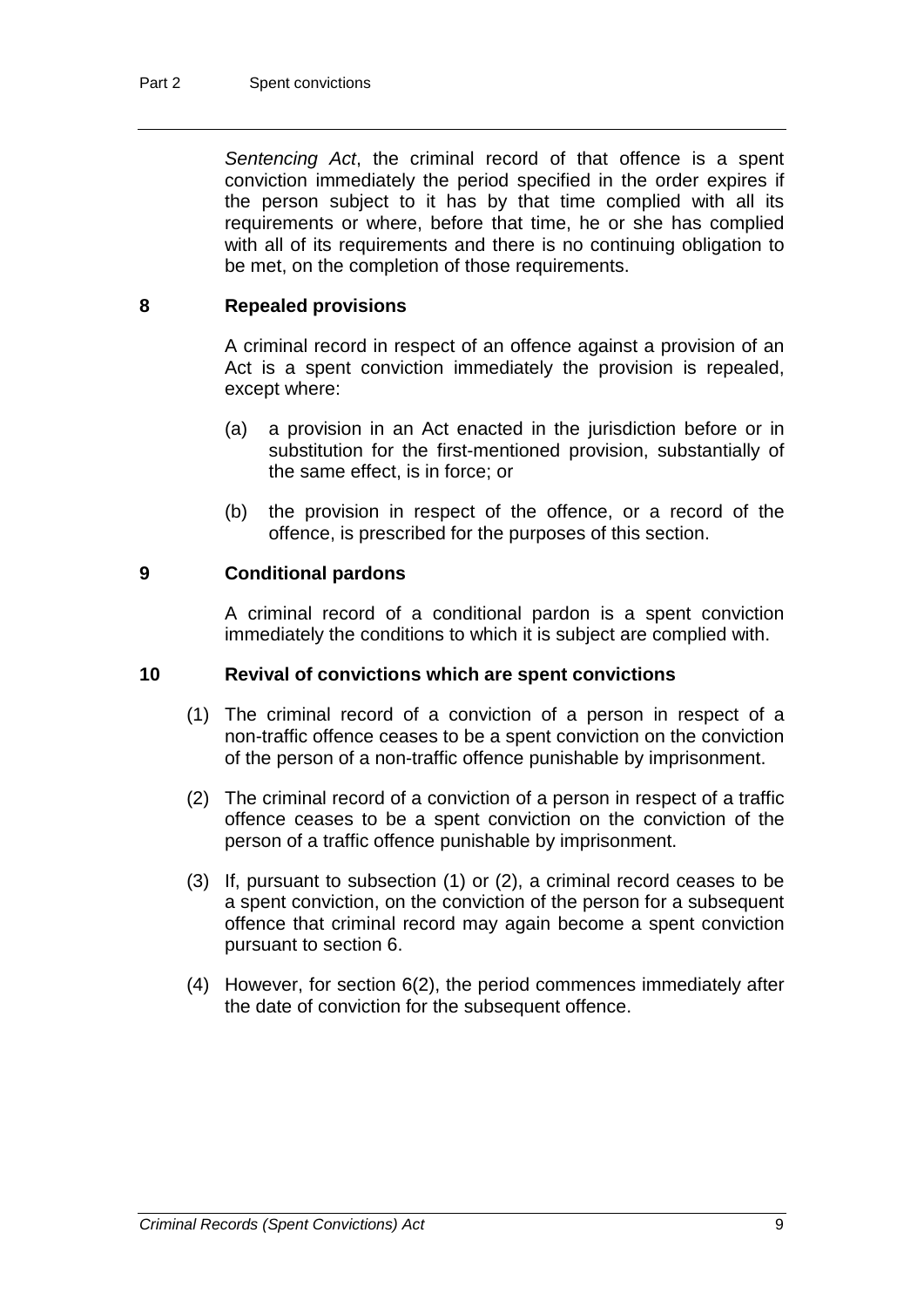# **Part 3 Effect of spent records**

## **Division 1 Disclosure of records**

## **11 Person not required to disclose spent record**

Subject to this Part, where a record is a spent record:

- (a) the person to whom it relates is not required to disclose to another person that spent record;
- (b) a question concerning a person's convictions, criminal history or criminal record or a record of a similar kind shall be taken to refer only to a record which is not a spent record; and
- (c) in the application to a person of a provision of an Act or instrument of a legislative or administrative character:
	- (i) a reference to a conviction, criminal history or criminal record or record of a similar kind shall be taken to be a reference only to a record which is not a spent record; and
	- (ii) a reference to a person's character or fitness shall not be taken as permitting or requiring a spent record to be taken into account.

## **12 Unlawful disclosure of spent record**

(1) A person with access to records kept by or on behalf of a public authority which include spent records who, other than in accordance with this Part, discloses a spent record or information relating to a spent record to a person without the consent of the person to whom the record relates, is guilty of an offence.

Maximum penalty: 40 penalty units or imprisonment for 6 months.

(2) A person who knows, or should reasonably be expected to know, that a record is a spent record and who, other than in accordance with this Part, discloses the spent record or information relating to the spent record without the consent of the person to whom that spent record relates, is guilty of an offence.

Maximum penalty: 40 penalty units.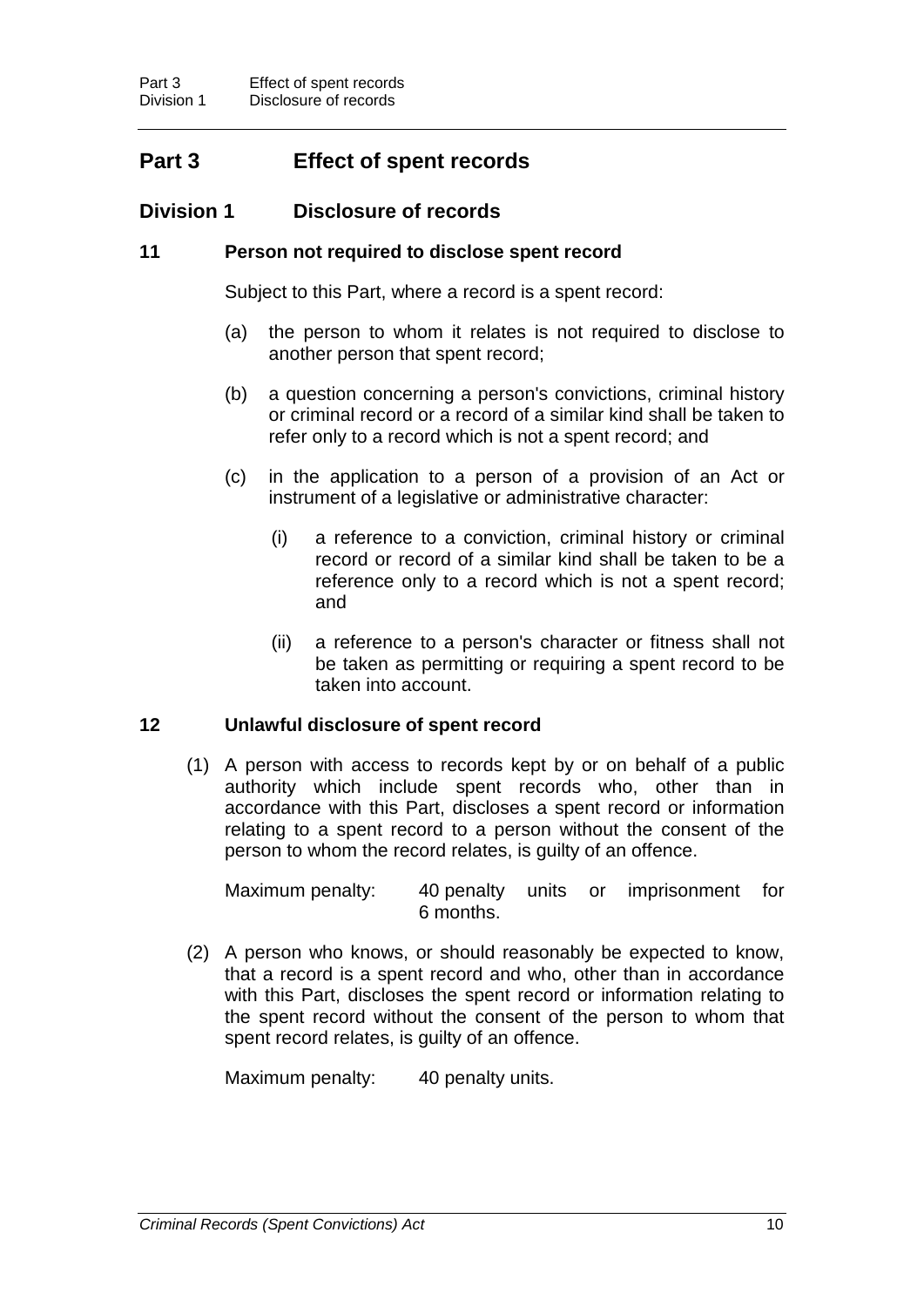- (3) The Commissioner of Police may disclose a spent conviction to a law enforcement agency, to the holder of a prescribed office or to a prescribed person for the purpose of the prosecution of an offence or the making of submissions on sentencing in respect of an offence.
- (4) A law enforcement agency may disclose a spent conviction to another law enforcement agency for the purpose of a criminal investigation, the prosecution of an offence or the making of submissions on sentencing in respect of an offence.
- (5) A law enforcement agency, where required to do so by, or in the course of a proceeding before, a court, may disclose a spent conviction to the court, but a court shall not require such a disclosure or permit publication of any information so disclosed unless it is of the opinion that the interests of justice in the particular circumstances require the disclosure and/or publication.
- (6) A person employed by or working for an archive or a library may make available to a member of the public, or to an officer of another archive or library, in accordance with the normal procedures of the first-mentioned archive or library, material that is normally available for public scrutiny which contains information relating to a spent record.

## **13 Spent records not to be taken into account for unauthorised purpose**

A person who takes into account a spent record for a purpose not authorised by or under an Act is guilty of an offence.

Maximum penalty: 40 penalty units.

## **14 Unlawfully obtaining information**

A person who fraudulently or dishonestly obtains or attempts to obtain information in respect of a spent record kept by or on behalf of a public authority is guilty of an offence.

Maximum penalty: 40 penalty units or imprisonment for 6 months.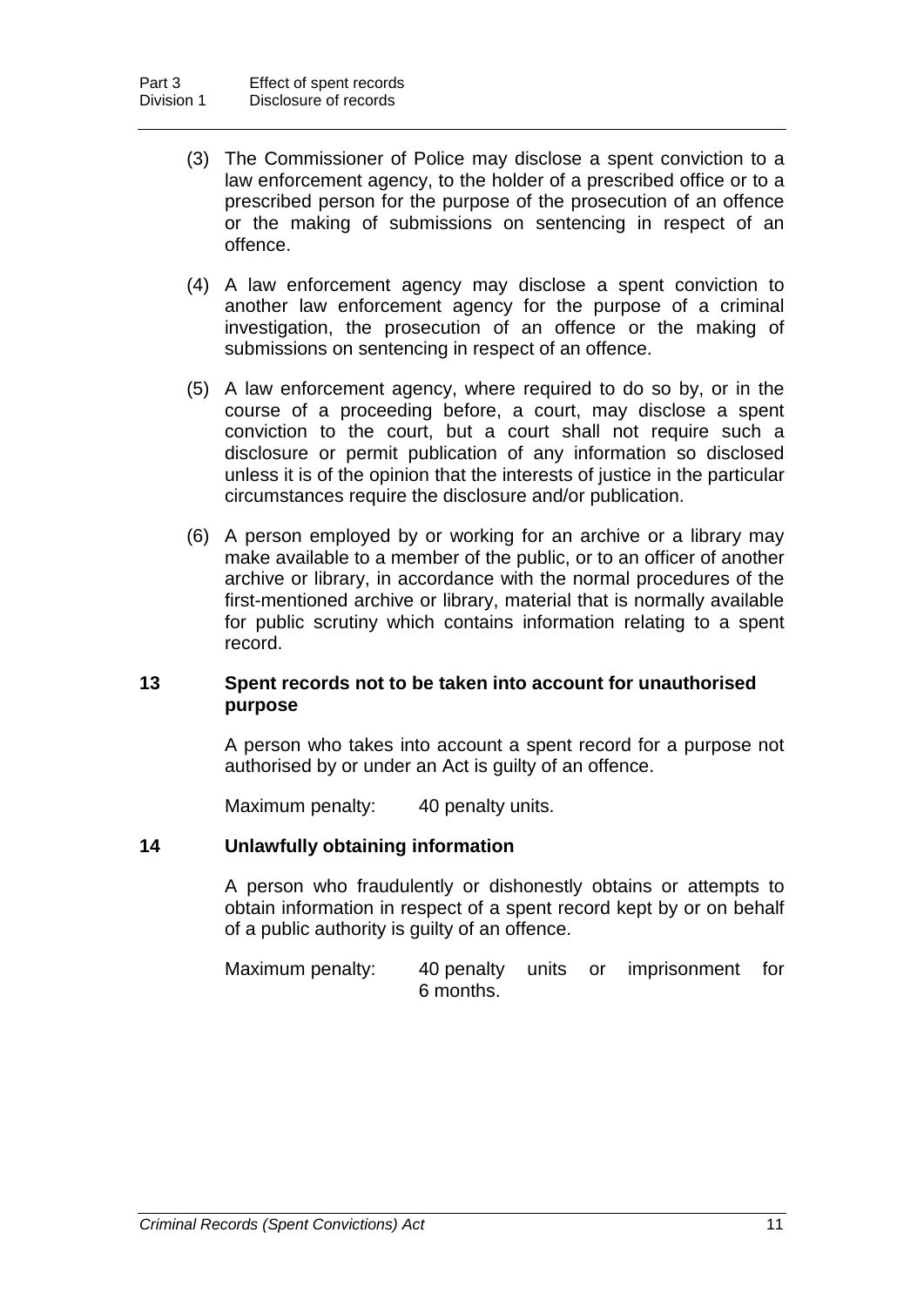## **Division 2 Exclusions**

## **15 Exclusions in relation to spent convictions**

Sections 11 and 13 do not apply in respect of a spent conviction:

- (a) in relation to an application for appointment or employment as a Supreme Court Judge, Local Court Judge, justice of the peace or police officer;
- (c) for arson or attempted arson in relation to an application by the person to whom the spent conviction relates to be appointed to or employed in or otherwise engaged in fire fighting or fire prevention;
- (d) relating to a violent offence, to a request by a public authority for information about the conviction where the information is sought for the purpose of determining whether to grant, reissue or revoke a licence, permit or registration under the *Firearms Act*;
- (e) in relation to the consideration of the suitability of a person to be a juror;
- (f) to or in relation to proceedings before a court (or investigations for the purpose of such proceedings or determining whether proceedings should be commenced), including the giving of evidence or the conduct of the case before, or the making of a decision (including a decision concerning sentencing) by, the court, but where a disclosure of a spent conviction is made to the court the court shall not permit the publication of any information so disclosed unless it is of the opinion that the interests of justice in the particular circumstances require its publication; or
- (g) relating to a disqualifying offence within the meaning of section 24(3) of the *Prostitution Regulation Act* or an attempt to commit such an offence, in respect of an application for an operator's licence or a manager's licence under that Act.

## **15A Exclusion in relation to spent records**

(1) Sections 11 and 13 do not apply in respect of a spent record in relation to an application for appointment or employment to do work principally involving the care, instruction or supervision of vulnerable persons.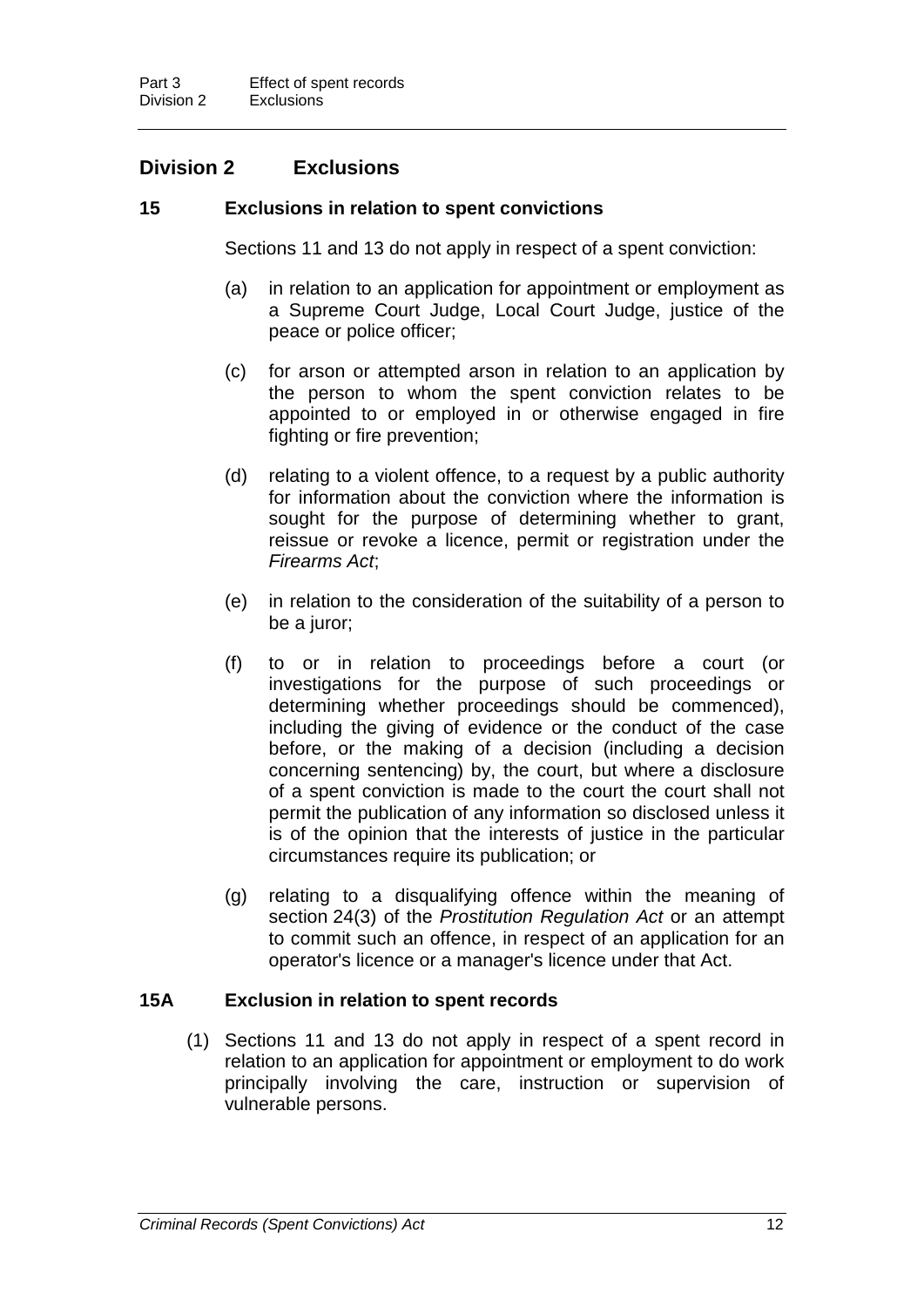- (1A) In addition, sections 11 and 13 do not apply in respect of a spent record in relation to an application to become one of the following:
	- (a) a correctional services officer;
	- (b) a public sector employee in the Agency administering the *Correctional Services Act*;
	- (c) an official visitor;
	- (d) a volunteer.
	- (2) In this section:

*correctional services officer*, see section 16 of the *Correctional Services Act*.

*official visitor*, see section 4 of the *Correctional Services Act*.

#### *spent record* includes:

- (a) a finding that an offence has not been proved; and
- (b) a charge that is pending.

*volunteer*, see section 4 of the *Correctional Services Act*.

*vulnerable persons* includes children, aged persons and persons with a physical or intellectual disability or mental illness.

## **Part 4 Miscellaneous**

## **16 Act does not authorise contravention of other laws**

Nothing in this Act authorises a person to disclose a charge, finding, order or conviction, or to take a charge, finding, order or conviction into account, if to do so would contravene any other law in force in the Territory.

## **17 Act does not affect certain other lawful acts**

Nothing in this Act affects anything lawfully done before a matter to which this Act applies becomes, or becomes the subject of, a spent record.

#### **18 Destruction of records**

This Act does not authorise the destruction by or on behalf of a public authority of a spent record.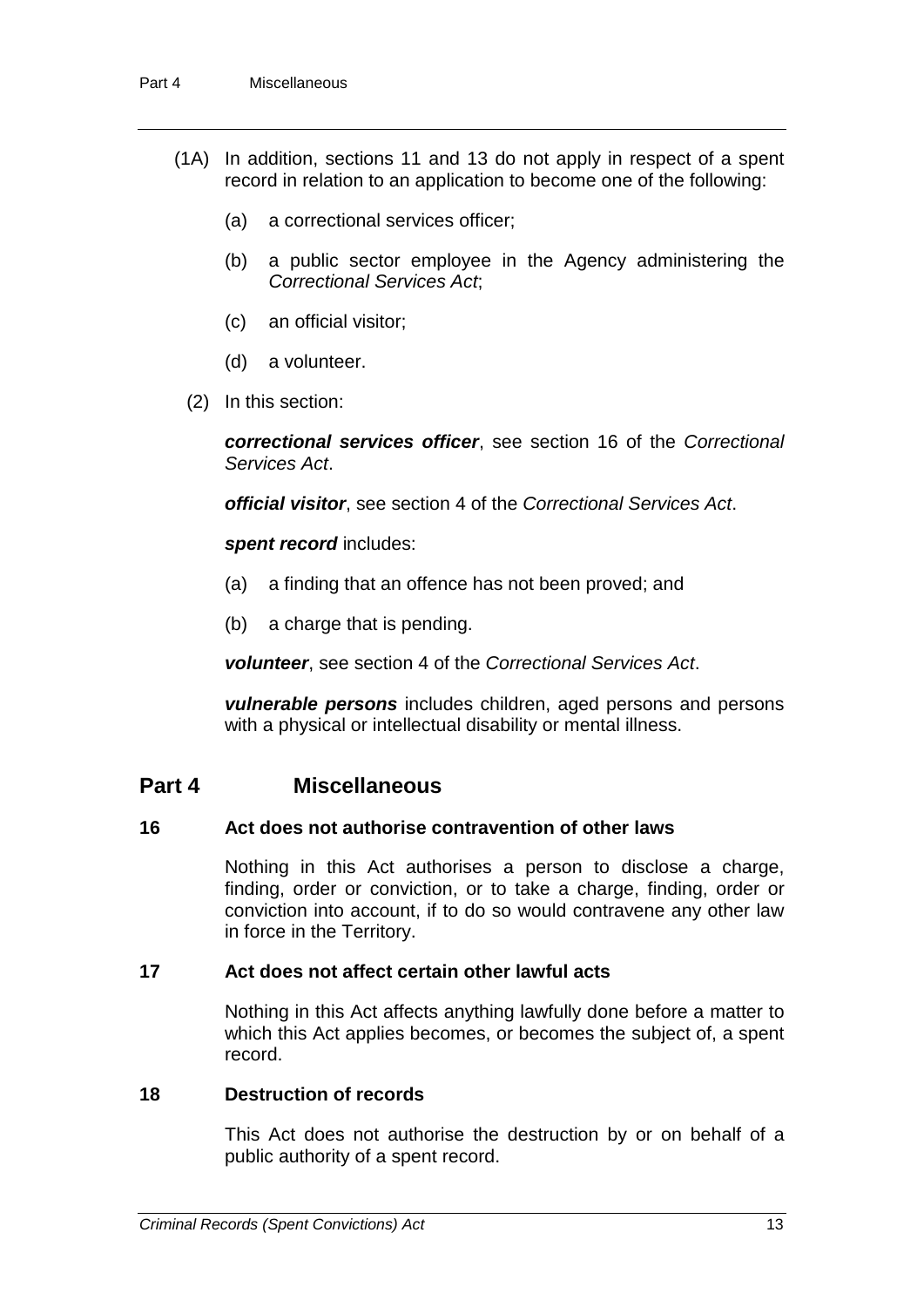## **19 Regulations**

- (1) The Administrator may make regulations, not inconsistent with this Act, prescribing all matters:
	- (a) required or permitted by this Act to be prescribed; or
	- (b) necessary or convenient to be prescribed for carrying out or giving effect to this Act.
- (2) The Regulations may provide that this Act or a provision of this Act does not affect another Act or a provision of another Act, whether enacted before or after the commencement of this Act and, on a regulation being so made, this Act shall be construed accordingly.
- (3) The Regulations may provide that a provision of this Act does not apply to or in relation to:
	- (a) a specific record or part of a record or information relating to that record;
	- (b) a specified person or class of persons; and/or
	- (c) specified circumstances,

and on a regulation being so made this Act shall be construed accordingly.

(4) Without limiting the Administrator's power under this section, the Minister shall, in the fifth year after regulations referred to in subsection (3) are made and in each succeeding fifth year thereafter while any such regulations remain in force, review the regulations for the purpose of deciding whether the Administrator should be advised to repeal or amend the regulations.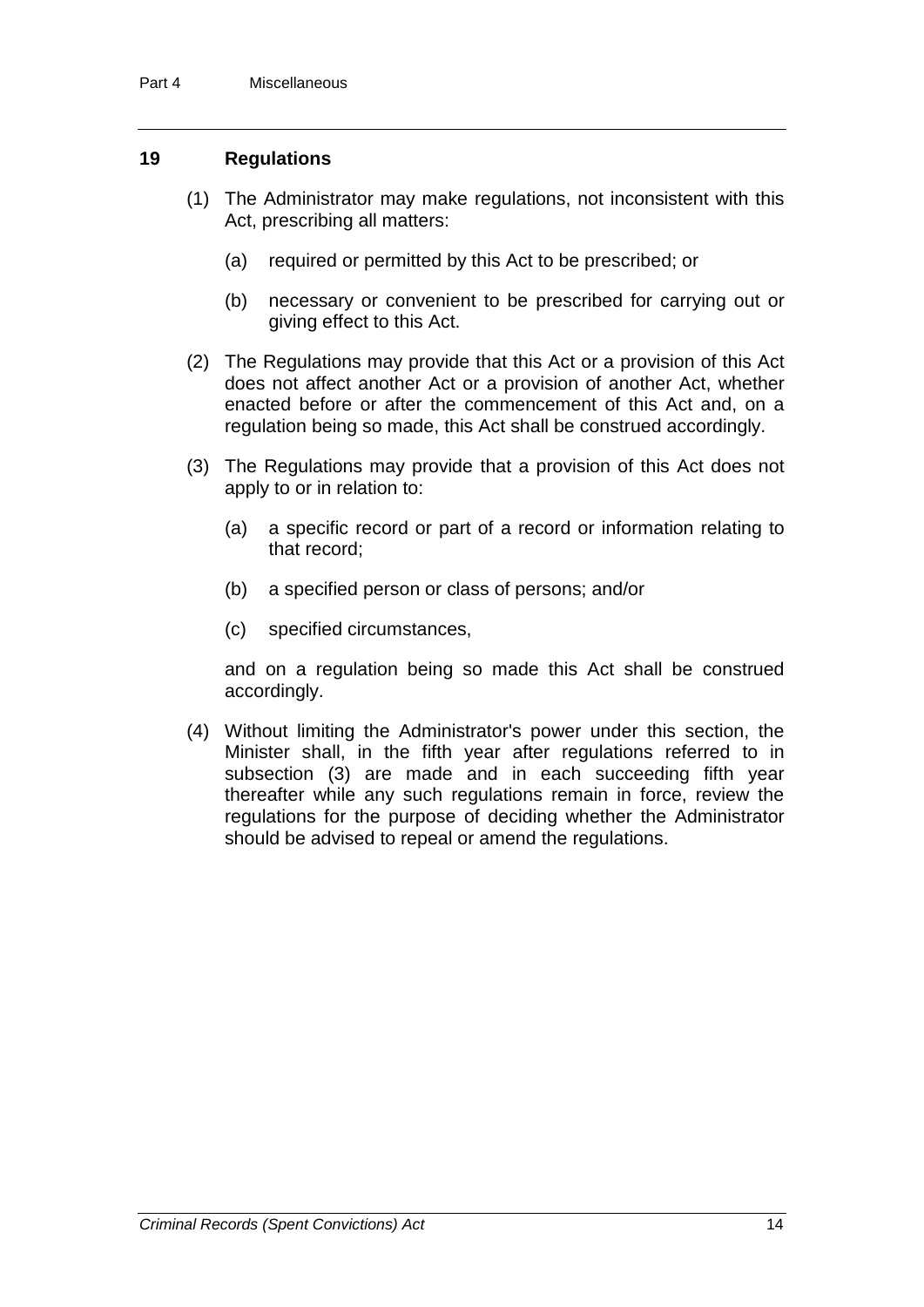#### **ENDNOTES**

**1 KEY**

Key to abbreviations

| $amd = amended$         | $od = order$                        |
|-------------------------|-------------------------------------|
| $app = appendix$        | $om = omitted$                      |
| $bl = by-law$           | $pt = Part$                         |
| $ch = Chapter$          | $r =$ regulation/rule               |
| $cl = clause$           | $rem = remainder$                   |
| div = Division          | renum = renumbered                  |
| $exp = expires/expired$ | $rep = repeated$                    |
| $f =$ forms             | $s = section$                       |
| Gaz = Gazette           | sch = Schedule                      |
| $h dg =$ heading        | $sdiv = Subdivision$                |
| $ins = inserted$        | <b>SL = Subordinate Legislation</b> |
| It = $long$ title       | sub = substituted                   |
| $nc = not$ commenced    |                                     |

## **2 LIST OF LEGISLATION**

| Criminal Records (Spent Convictions) Act 1992 (Act No. 76, 1992) |                                             |  |  |
|------------------------------------------------------------------|---------------------------------------------|--|--|
| Assent date                                                      | 14 December 1992                            |  |  |
| Commenced                                                        | 29 March 1993 (Gaz G12, 24 March 1993, p 3) |  |  |

#### *Criminal Records (Spent Convictions) Amendment Act 1993* **(Act No. 35, 1993)**

| Assent date | 14 September 1993 |
|-------------|-------------------|
| Commenced   | 14 September 1993 |

# *Sentencing (Consequential Amendments) Act 1996* **(Act No. 17, 1996)**

Assent date 19 April 1996<br>Commenced 1 July 1996 (s

# Commenced 1 July 1996 (s 2, s 2 *Sentencing Act 1995* (Act No. 39, 1995 and *Gaz* S15, 13 June 1996)

#### *Statute Law Revision Act 1996* **(Act No. 42, 1996)**

| Assent date | 17 September 1996 |
|-------------|-------------------|
| Commenced   | 17 September 1996 |

|             | Criminal Records (Spent Convictions) Amendment Act 1998 (Act No. 8, 1998) |
|-------------|---------------------------------------------------------------------------|
| Assent date | 25 March 1998                                                             |
| Commenced   | 22 April 1998 (Gaz G15, 22 April 1998, p 4)                               |

|             | Criminal Records (Spent Convictions) Amendment Act 2002 (Act No. 26, 2002) |
|-------------|----------------------------------------------------------------------------|
| Assent date | 5 July 2002                                                                |
| Commenced   | 31 July 2002 (Gaz G30, 31 July 2002, p 3)                                  |

#### *Statute Law Revision Act (No. 2) 2002* **(Act No. 59, 2002)** Assent dat

| Assent date | 7 November 2002 |
|-------------|-----------------|
| Commenced   | 7 November 2002 |

# *Law Reform (Gender, Sexuality and De Facto Relationships) Act 2003* **(Act No. 1, 2004)** Assent date 7 January 2004<br>Commenced 17 March 2004

17 March 2004 (*Gaz* G11, 17 March 2004, p 8)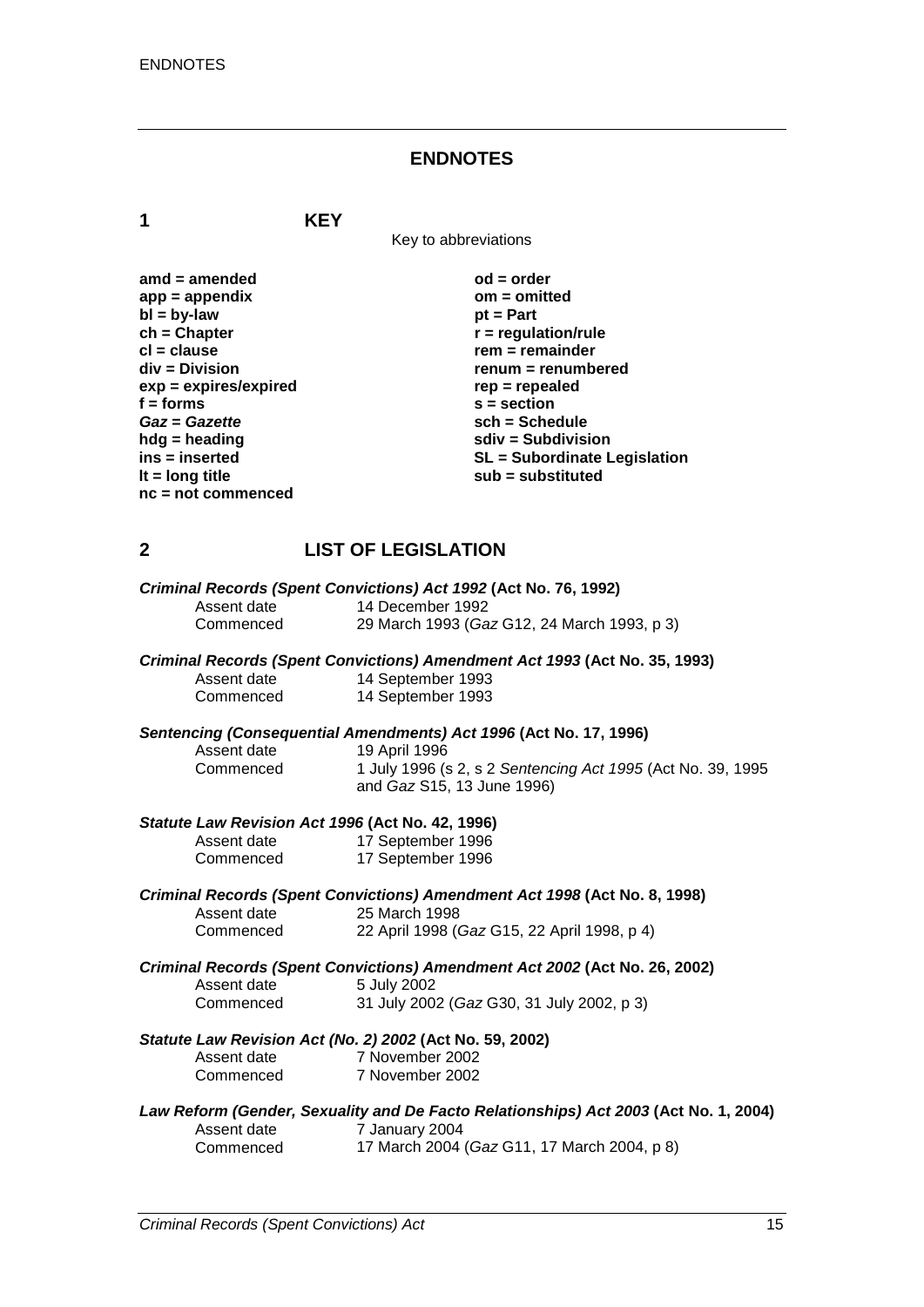|                                                                                                     |                          | Statute Law Revision Act (No. 2) 2004 (Act No. 54, 2004)                           |  |
|-----------------------------------------------------------------------------------------------------|--------------------------|------------------------------------------------------------------------------------|--|
|                                                                                                     | Assent date              | 15 September 2004                                                                  |  |
|                                                                                                     | Commenced                | 27 October 2004 (Gaz G43, 27 October 2004, p 3)                                    |  |
| Australian Crime Commission (Consequential Amendments) Act 2005 (Act No. 7, 2005)<br>17 March 2005  |                          |                                                                                    |  |
|                                                                                                     | Assent date<br>Commenced | 18 May 2005 (s 2, s 2 Australian Crime Commission Act 2005                         |  |
|                                                                                                     |                          | (Act No. 6, 2005) and Gaz G20, 18 May 2005, p 2)                                   |  |
|                                                                                                     |                          | Justice Portfolio (Miscellaneous Amendments) Act 2005 (Act No. 20, 2005)           |  |
|                                                                                                     | Assent date<br>Commenced | 6 May 2005                                                                         |  |
|                                                                                                     |                          | 13 July 2005 (Gaz G28, 13 July 2005, p 3)                                          |  |
|                                                                                                     | Assent date              | Youth Justice (Consequential Amendments) Act 2005 (Act No. 33, 2005)               |  |
|                                                                                                     | Commenced                | 22 September 2005<br>1 August 2006 (s 2, s 2 Youth Justice Act 2005 (Act No. 32,   |  |
|                                                                                                     |                          | 2005) and Gaz G30, 26 July 2006, p 3)                                              |  |
| Statute Law Revision Act 2007 (Act No. 4, 2007)                                                     |                          |                                                                                    |  |
|                                                                                                     | Assent date              | 8 March 2007                                                                       |  |
|                                                                                                     | Commenced                | 8 March 2007                                                                       |  |
|                                                                                                     |                          | Justice Legislation Amendment (Penalties) Act 2010 (Act No. 12, 2010)              |  |
|                                                                                                     | Assent date              | 20 May 2010                                                                        |  |
|                                                                                                     | Commenced                | 1 July 2010 (Gaz G24, 16 June 2010, p 2)                                           |  |
| Statute Law Revision Act 2010 (Act No. 29, 2010)                                                    |                          |                                                                                    |  |
|                                                                                                     | Assent date              | 9 September 2010                                                                   |  |
|                                                                                                     | Commenced                | 13 October 2010 (Gaz G41, 13 October 2010, p 2)                                    |  |
| Evidence (National Uniform Legislation) (Consequential Amendments) Act 2012 (Act<br>No. 23, 2012)   |                          |                                                                                    |  |
|                                                                                                     | Assent date              | 21 November 2012                                                                   |  |
|                                                                                                     | Commenced                | 1 January 2013 (Gaz G51, 19 December 2012, p 4)                                    |  |
|                                                                                                     |                          | Local Government Amendment Act 2014 (Act No. 19, 2014)                             |  |
|                                                                                                     | Assent date              | 2 June 2014                                                                        |  |
|                                                                                                     | Commenced                | s 16: 1 July 2014; s 18: 1 December 2014; rem: 2 June 2014,<br>(s <sub>2</sub> )   |  |
| 2014)                                                                                               |                          | Correctional Services (Related and Consequential Amendments) Act 2014 (Act No. 27, |  |
|                                                                                                     | Assent date              | 4 September 2014                                                                   |  |
|                                                                                                     | Commenced                | 9 September 2014 (Gaz S80, 9 September 2014, p 2)                                  |  |
| Local Court (Related Amendments) Act 2016 (Act No. 8, 2016)                                         |                          |                                                                                    |  |
|                                                                                                     | Assent date              | 6 April 2016                                                                       |  |
|                                                                                                     | Commenced                | 1 May 2016 (s 2, s 2 Local Court (Repeals and Related                              |  |
|                                                                                                     |                          | Amendments) Act 2016 (Act No. 9, 2016) and Gaz S34,<br>29 April 2016)              |  |
|                                                                                                     |                          |                                                                                    |  |
| Justice and Other Legislation Amendment (Australian Crime Commission) Act 2017<br>(Act No. 9, 2017) |                          |                                                                                    |  |
|                                                                                                     | Assent date              | 31 May 2017                                                                        |  |
|                                                                                                     | Commenced                | 31 May 2017                                                                        |  |
|                                                                                                     |                          |                                                                                    |  |